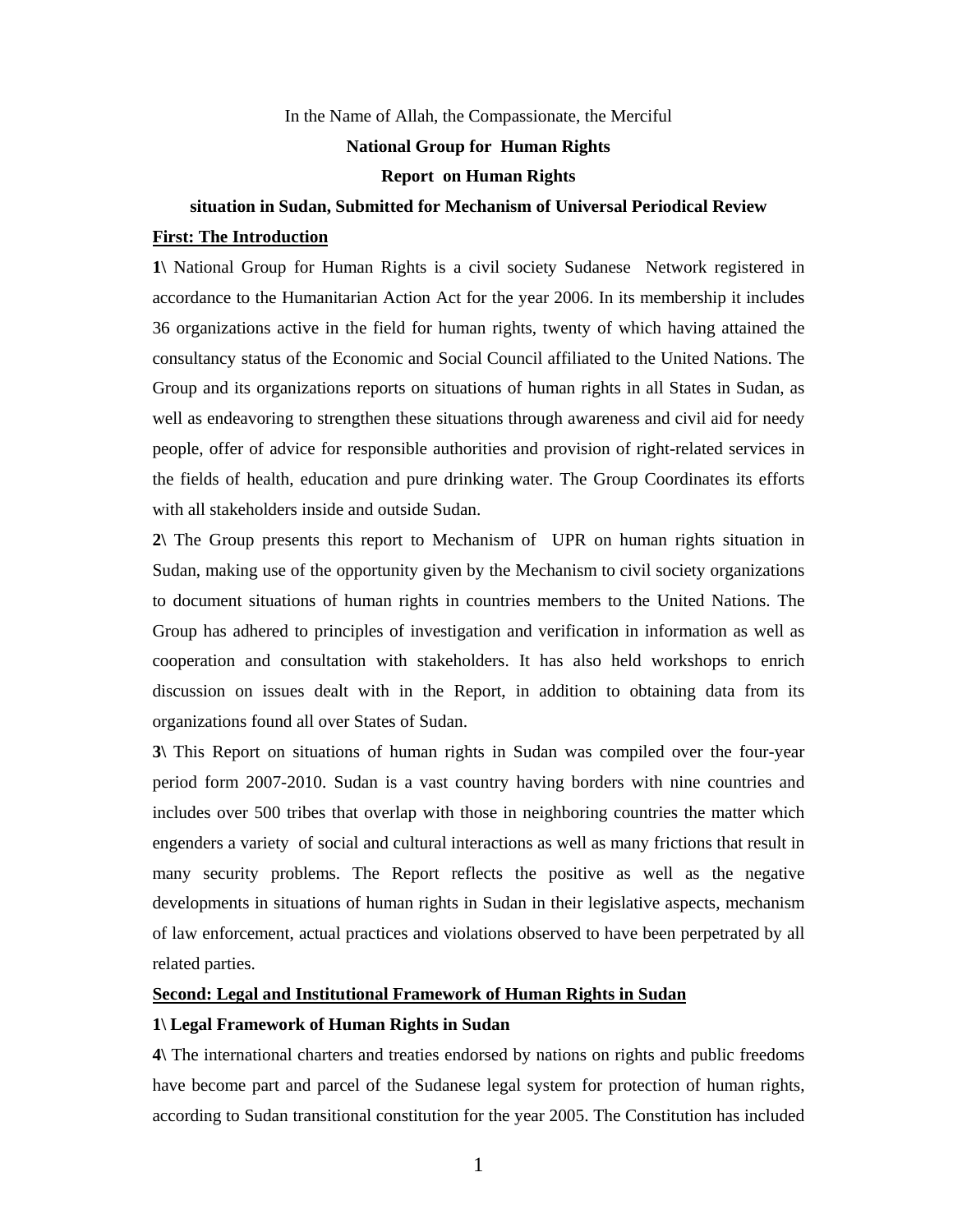the so-called Rights Document provided for in article 27 (3) thereof, that has guaranteed the legality of international standards on human rights directly before Sudan Judiciary without need to have the recourse to a national legislation enacted by Parliament to enforce these standards. The Sudan Constitution also regards the comprehensive Peace Agreement as an integral part of the constitution and one of its sources, as mentioned in article 225 thereof. This legal structure at the level of legislation has been commended by human rights independent expert, Mr. Mohammed Shandi Osman in his report submitted to the 15<sup>th</sup> session of Human Rights Council in Geneva, which regarded developments as positive advances in rights and freedoms. Nonetheless, in the consideration of the National Human Rights Group this legislative development towards protection and promotion of rights and freedoms has not been accompanied by sufficient awareness-raising efforts about these rights and capacity-building of State employees in legislative and executive functions, the National Judiciary, civil society organizations at their various levels, dissemination of knowledge about rights, observation of violations and their reduction through local, regional international mechanisms of justice against threats to these advances .

**5\** The National Group For Human Rights has noted that while the state has endorsed many basic international conventions on human rights, there are others on which it has not expressed its opinions such as the two protocols annexed to the International Convention on Civil and Political Rights, the Convention Against Torture (CAT) and Convention of Eradication of Discrimination Against Women (CEDAW).

# **(b) The Institutional Framework of Human Rights in Sudan**

#### **(b/1) The Sudan Judiciary**

**6\** The Sudan Judiciary has exerted great efforts in the past four years to implement international standards related to just trials, in cooperation with the agencies of the United Nations, some organizations and civil society institutions, with the objective of enhancing the judicial process in the pre-trial, trail and post-trial (appeal) stages as well as improving the situations of courts and justice instruments in general followed by consolidation of the independence of Sudanese Judiciary through the establishment of the National Judicial Commission entitled to appoint and discharge judges and organize judicial situations as mentioned in the Judicial Commission Act for the year 2006. Yet, the National Group For Human Rights has documented lapses that have to be addressed by the state concerning criminal procedures in the stages of investigation and interrogation, in particular the situations of police custodies, poor knowledge by criminal police members about constitutional Rights charter and international standards for fair trials. Moreover, the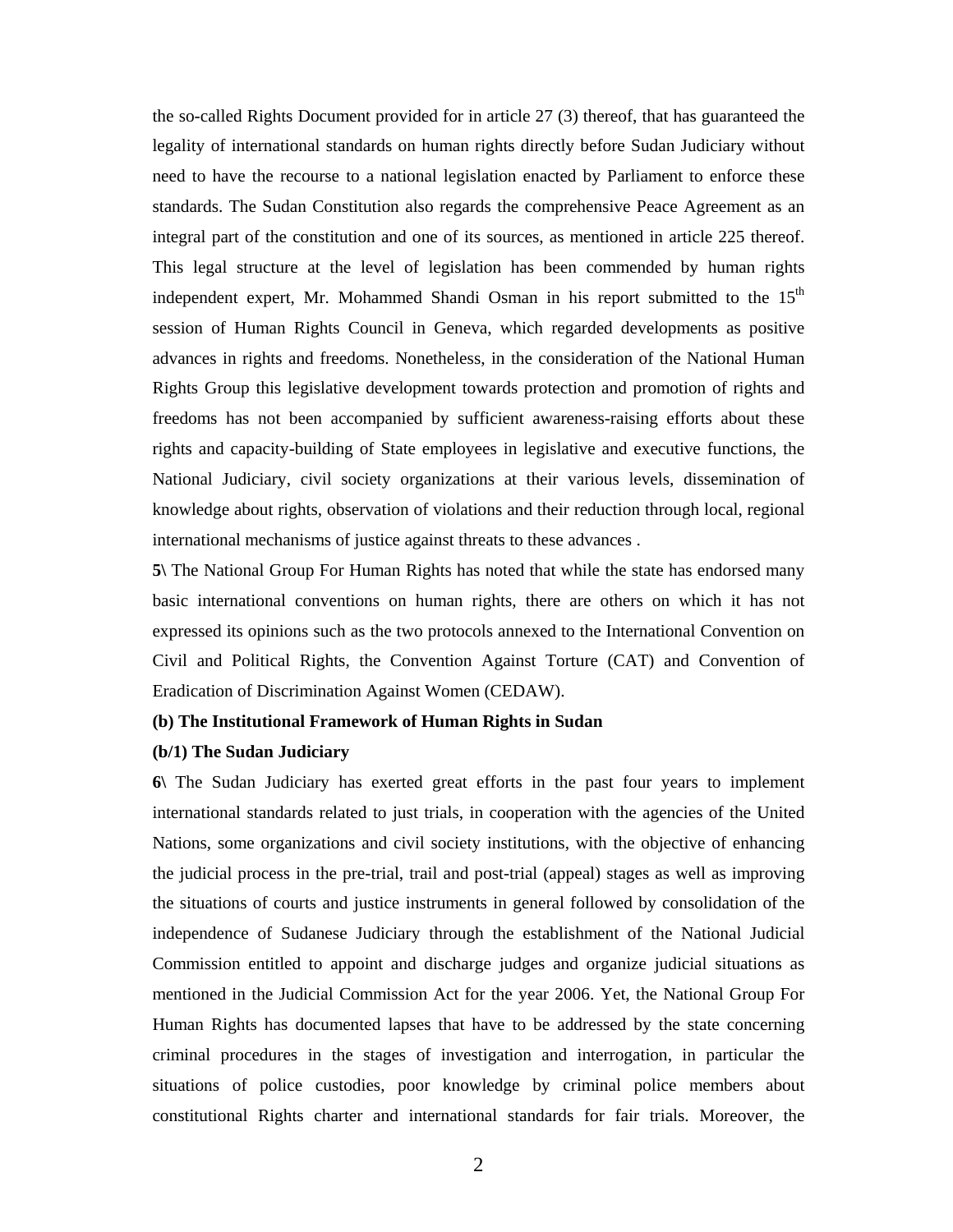criminal system in Sudan does not allow the accused to seek the aid of lawyers to attend procedures of investigation and interrogation (pre-trial stages) in addition to low degrees of awareness on rights and defence of human rights situation in Sudan in general, which feature is shared by the state and institutions of civil society alike.

#### **(b/2) The Human Rights Commission in Sudan**

**7\** The Sudanese Parliament has enacted the law related to the establishment of a national human rights commission for the year 2008, but the appointment of members of the commission is still being debated at the Republic Presidency Establishment and consequently it is suspended to date due to disagreements of the two partners to power about nomination of members of the commission. Likewise, a human rights commission has been established in Southern Sudan and has performed its tasks but it lacks effectiveness in protection and improvement of human rights in Southern Sudan and is silent concerning the grievous violators of rights and freedoms by Sudan People Liberation Army. This is more so as there are reports about violent practices during the disarmament process of people of South Sudan tribes. In this context, the National Group For Human Rights outlines the insuffient efforts by the two partners to power in not nominating and appointing the members of the National Human Rights Commission and calls for speeding up of the process .

# **(b/3) The Constitutional Court and Human Rights**

**8\** By virtue of Article 119 of Sudan Constitution for the year 2005, the Sudanese Parliament has enacted the Constitutional Court Act for 2005. It is a court independent from Sudan Judiciary as well as legislative and executive powers and it aims to defend the constitutionality of laws and it has the essential task of protection of basic rights and freedoms as mentioned in article 122 (2) of the Constitution Court Act. It also assumes responsibility for criminal jurisdiction regarding the President of the Republic and his two deputies and judges of the Higher Court in accordance with article 60 (2) of Sudan Transitional Constitution for the year 2005.

# **Third: Political and Constitutional Developments**

**9\** The month of April 2010 has witnessed the first multi-party elections under local and international monitoring in Sudan in a quarter of a century. These elections proved a chance to reject totalitarian regimes and establishment of the principle of peaceful rotation of power and rejection of political violence. The elections were accompanied by grave technical and logistical mistakes that affected the proceedings, and due to poor preparations the elections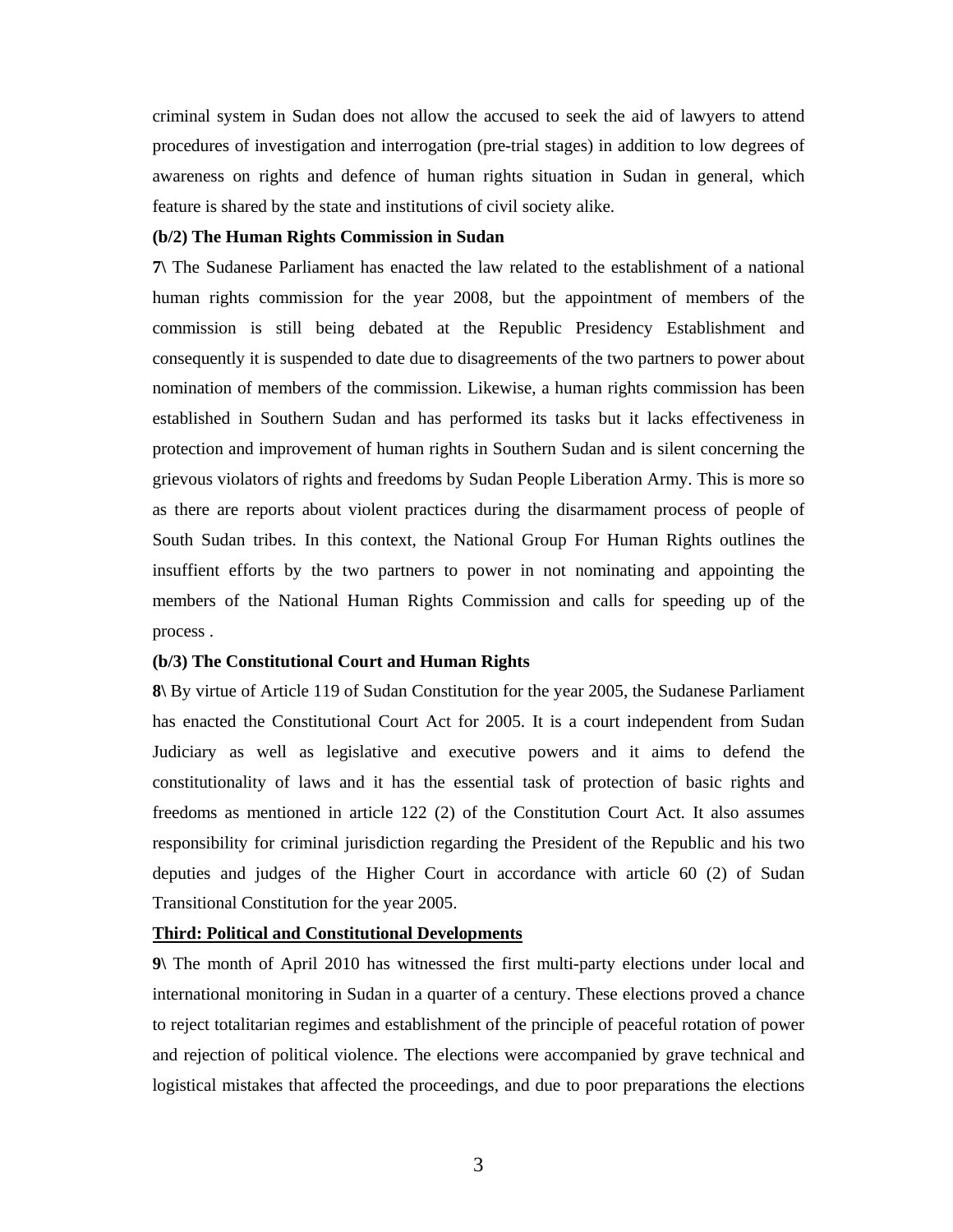have been put off in some states and are still in complete up to date in Southern Kordofan state, while the withdrawal of some parties has visibly affected the level of competition.

**10\** The ratification of the referendum of self-determination in Southern Sudan, the Abeyei Referendum, popular consultation in Southern Kordofan and Blue Nile are among the greatest developments related to human rights in the period covered by the Report.

**11\** The people of Southern Kordofan and Blue Nile states subject to popular consultation Act require more enlightenment about their rights in understanding and practicing popular consultation and its consequences. The Group believes that the awareness-raising and consultation under way is sufficient and the Group fear that the wrong understanding of popular consultation may lead to internal tensions in the concerned two states that may provoke fighting again.

**12\** The referendum on self-determination in Southern Sudan is the biggest event in preparation and in the meanwhile it is regarded as the greatest threat to stability and peace in the future Sudan unless the disputed issues between partners are resolved, particularly the right to vote in the Abeyei referendum. The Group has observed tensions on both side of the borderlines between the South and North, especially Abeyei and the delay in the resolution of these issues may impede the referendum and creates dark uncertainty after the end of the transitional period.

# **Fourth: Northern Sudan**

**13\** The implementation of the Comprehensive Peace Agreement and other Agreements has proceeded well over the past four years, leading to considerable peace and security all over Sudan, while the Doha Negotiatiation making good progress despite the refusal of some armed movements to join the talks and continue the war the matter which raises our concerns over the future of Darfur.

**14\** Despite the ratification of the act of the press and publications is a serious step in boosting press freedoms and freedom of expression, however the monopoly of the power of press accountability to The Press and Publications Council and not normal courts is an obvious imperfection. During the period covered by the Report some newspapers were suspended and their premises confiscated as well as the arrest of some newspaper staff with no trial in blatant violation of the freedom of the press and expression.

**15\** Over the period covered by the Report the Group has noted violation cases dealt with in ways that do not guarantee justice, such as the incident on 13.6.2007 when four people were killed by the police in clashes in Kajabar area in dam constrictions over the establishment of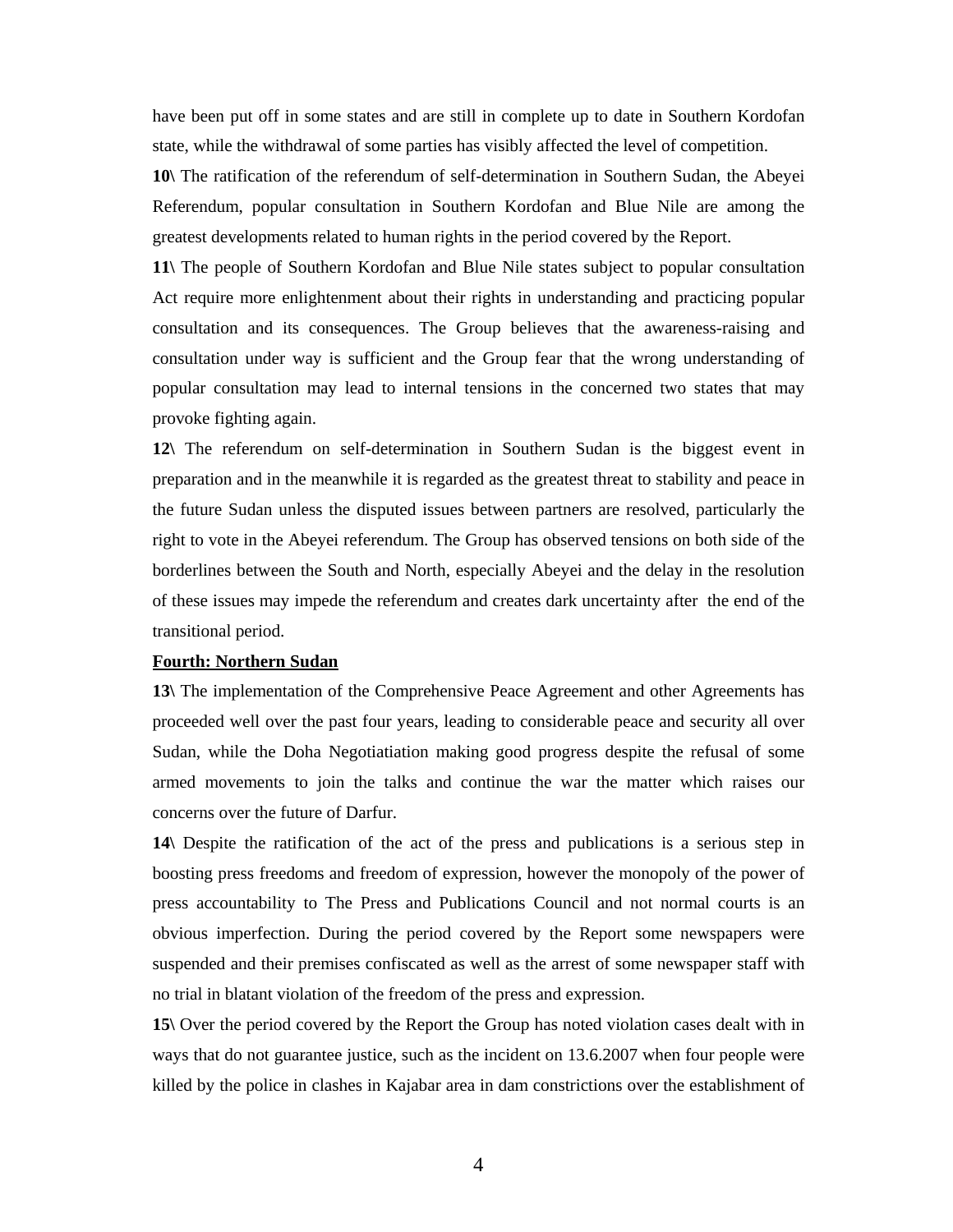the Dam there. On the other hand, no verdict has been issued as yet over the killing of 15 people in Port Sudan at the hands of the police in 2005.

**16\** The Justice and Equality Movement used 89 children in their attack on Omdurman on 10.5.2008 in flagrant violation of national and international conventions related to protection of children. The representative of UNICEF in Khartoum has condemned this act. Also, the independent expert Mohammed Shandi has testified to the presence of large number of children in conflict area who are involved in armed combat.

**17\** The year 2009 witnessed the issuing of the Child Act, a positive improvement towards child protection. The Group has in the meanwhile documented some of the violations over the period covered by the Report. In 2008 the Arch De Zoi Organization kidnapped a hundred and three children of Drafur from refugee camps in Chad and they were moved to France to be traded in. Though some of these have been convicted, their immediate deportation of France in the make of the initial verdict has deprived these children of their rights to sue. Moreover, the accused were did not face the major accusation of trading in human beings, nor has the international community condemned the crime or the nonrealization of justice because of the intervention if the French President.

**18\** All Sudanese laws have granted women all their rights based on equitable rights. The transitional constitution has provided for the positive discrimination for women in all economic, social and political aspects, and the percentage of women representation local, state and national parliament has reached 15% in addition to their extensive participation in executive and judicial powers.

**19\** Despite the structural development in Sudan rural areas, women in many rural places still suffer from shortcoming, in meeting some basic rights such as health care, safe maternity, birth nurses and accessibility to care centre, all factors leading to high mortality rates during childbirth. Also, women in conflict areas suffer from psychological stresses and sense of insecurity more so since women in their areas shoulder the responsibility of agriculture, water fetching, domestic duties and upbringing of children, tasks all needing a large measure of security. This can be realized through activating the Khartoum Declaration which provided for treatment, social and psychological support and material compensation for women.

# **Fifth: Darfur**

**20\** Most of human rights violations in Darfur are caused by the civil war between Sudanese Government and Armed Movements, though there are also cases of violation related to intertribal fighting in frictions over breeding grounds and water sources, and other cases of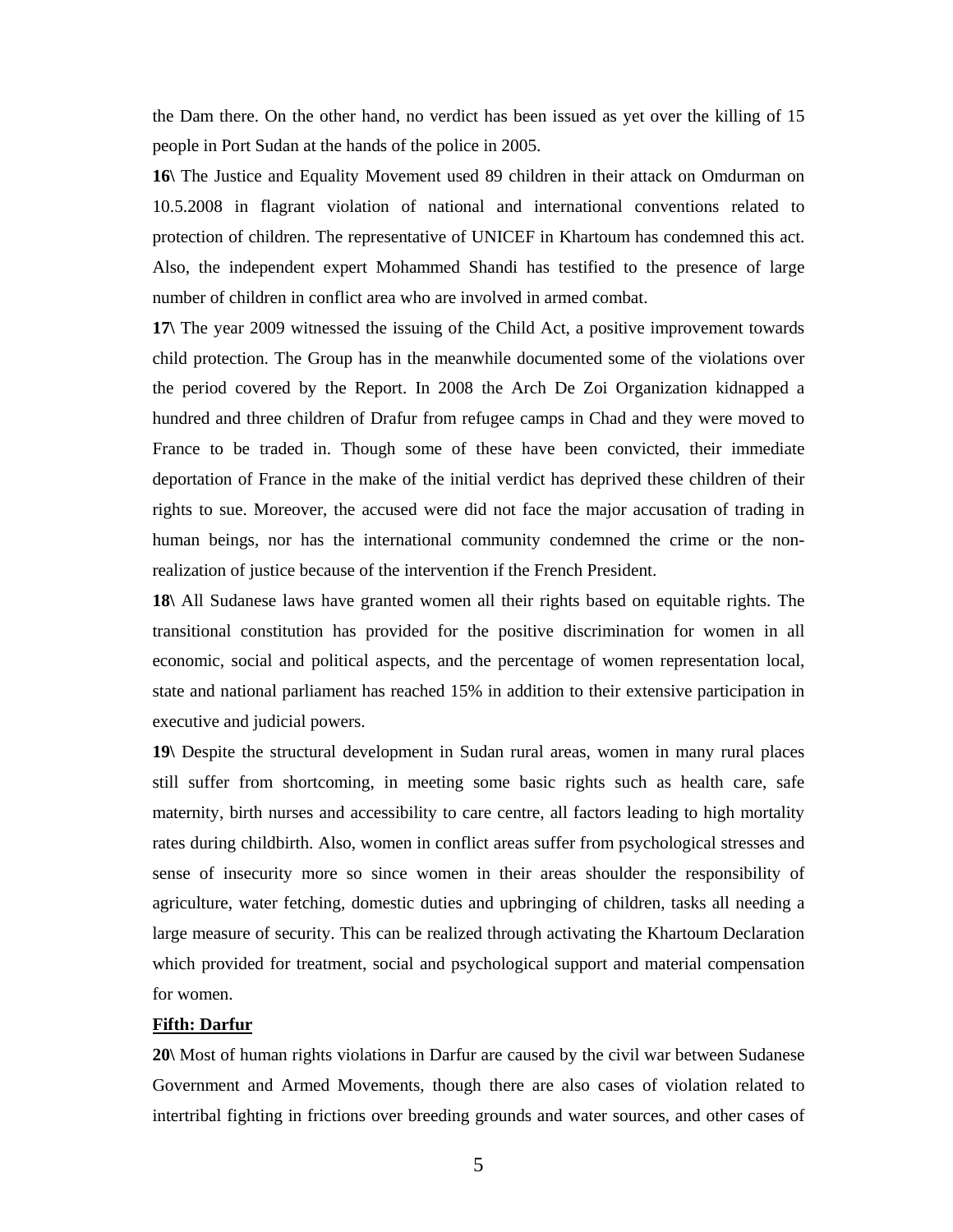violations attributable to fighting between main and breakaway factions within the movements.

**21\** The refugee camps, numbering over forty in the three states, have been the main home for war-affected people, yet these camps have inadequate services in the fields of education and health care. Though voluntary repatriation programme, have been declared by the Government, these are only very slowly being implemented mainly due to unrest and in security in the voluntary repatriation areas and lack of basic services.

**22\** In March 2009, the Sudanese Government has decided to cancel the work license of several national and international organization on the pretext of their contravention or their employees contravening work situations or their intervention in the sovereignty of the state. The result of the expulsion of these organizations from their field location was withdrawal of such services offered to the refugees as water, health and environmental health. Since the decision, in our estimations was a hasty ore, the people beneficiary to these centers were in fact affected, though national organizations and related governmental institution have largely covered the gap, particularity concerning water and health.

**23\** A bloody conflict took place in July 2007 between Al Fur and Al Bargid tribes on one hand and Al Zaghawa on the other in Kalama camp in Southern Darfur. The victims included those killed and wounded and displacement of 1863 families of refugees to outskirts of Nyala town, the matter which motivated the state Government to accommodate them in a new residential plan in Sakli area. This inter-tribal conflict is directly linked to frictions within the Armed Movements.

**24\** The Government of Southern Darfur claimed in August 2008 that Kalma camp contains quantities of weapons that threaten the Nyala airport nearby. While a police force was on the way to inspect some areas in the camp, they were confronted by armed groups within the camp and exchange of fire ensued, leading to 40 casualties on both sides, and implying that more than reasonable force was used.

**25\** In July 2010 bloody confrontations took place between members of tribes in Kalma camp over support or opposition to the negotiation then held in Doha over Darfur. There were 31 casualties most of when were Fur and Daju while a great many people fled their homes in feat of retaliation. According to documents revealed in the media Abd Al Wahid Movement was behind these events, and it is noteworthy the six perpetrators were camp leaders and sought the protection of the international force despite the requests by the government that they be put on trial.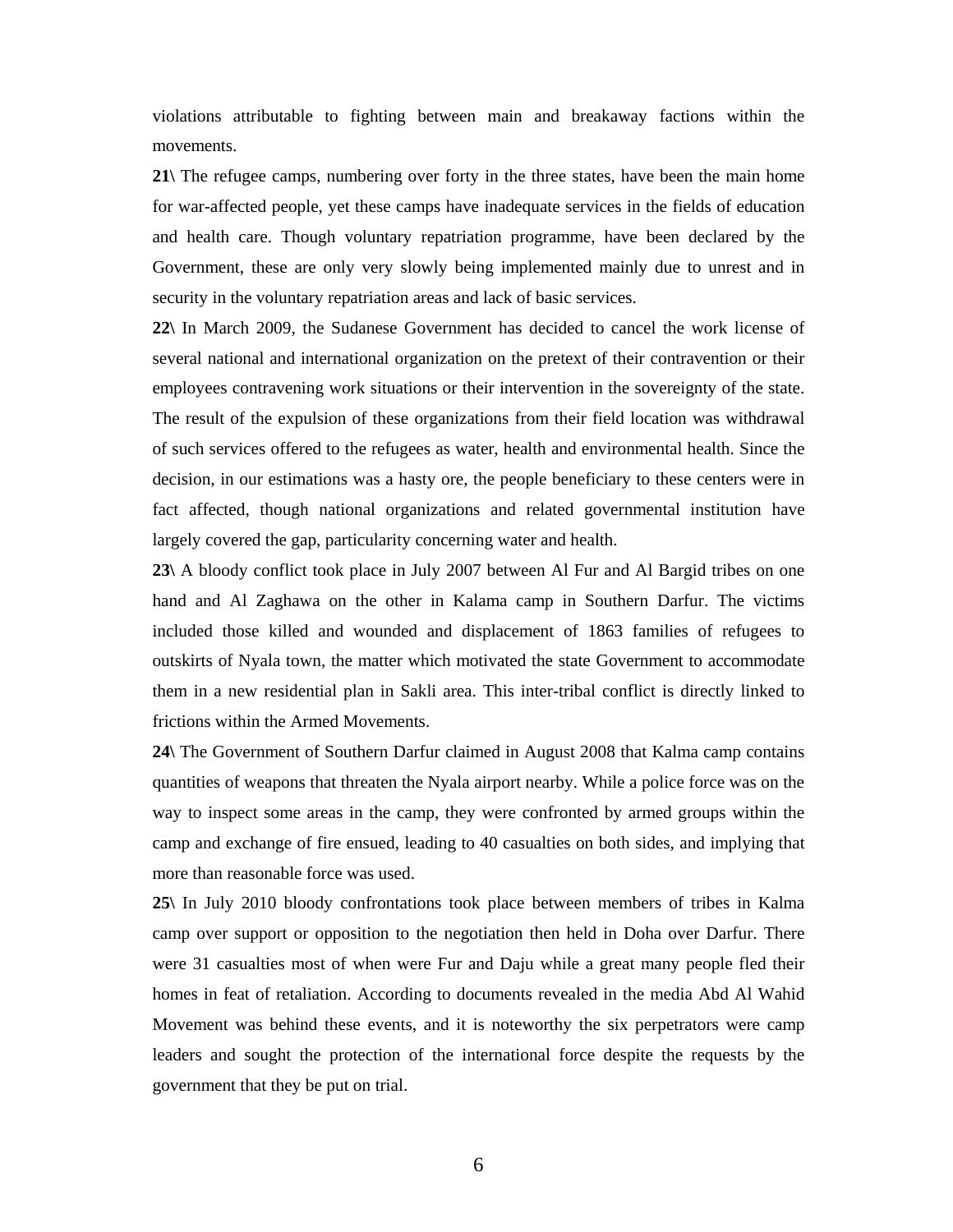**26\** In September 2010 and concurrent with events in Kalma camp violations were made due to armed conflicts, in Al Hameedyah camp in west Darfur and claimed the lives of ten refugees while twenty were wounded. The perpetrators belonged to armed Movements that carried out the carnage in Kalma.

**27\** Between 2007 – 2010 the armed Movements have carried out violence acts against the international Mission in Darfur (UNAMID), considered the main guardian of refugees in the camps and a source of their sense of security. Some members of UNAMID were killed and panic spread among inhabitants of the camps.

**28\** The Government of Sudan and rebellion movements in Darfur have in the meanwhile taken positive and continual efforts to resume negotiations to reach a final solution to the Darfur issue. However, some of the main armed movements are still unwilling to join the process which matter raises concerns that the tragedy of 1.771.000 refugees in the camps will go on.

#### **Sixth: Southern Sudan**

**29\** Southern Sudan is undergoing a critical period since the signing of the Comprehensive Peace Agreement in 2005, and this entails great attention to situations of human rights in the South the issue that has not received adequate concern by observers on local and international levels. In spite of the frequent violations by cadres of the Sudan People Liberation Army. The Government of Southern Sudan has prevented the national organizations concerned with human rights from observing and following up these developments on the ground, and the international violation mechanism has only recently paid them any attention during the recent events against Shilluk tribe by members of SPLA in the wake of local efforts by national Southern organizations to document these violations.

**30\** The Finkang social organization reflected the schemes for compulsory displacement of Shulluk tribe simultaneous with the disarmament operation in the organization's press conference on 8.7.2010 as well the efforts by Dinka people to take away the lands of the Shulluk. The organizers expressed their resistance to the formation of the four Shulluk areas (Manjo, Fashuda, Finkang and Malakal) as well as killings, detention, torture of old people, rape of girls and women, burning of houses and pouring of plastic and candles on people's bodies. For example on 9.1.2009 an armed attack was carried out against the innocent people of Shalo, Angadyar and Adanim in which a large numbers of SPLA and resulted in the number and displacement of thousands and confiscation of property, as was shown in the pictures shown in the press conference .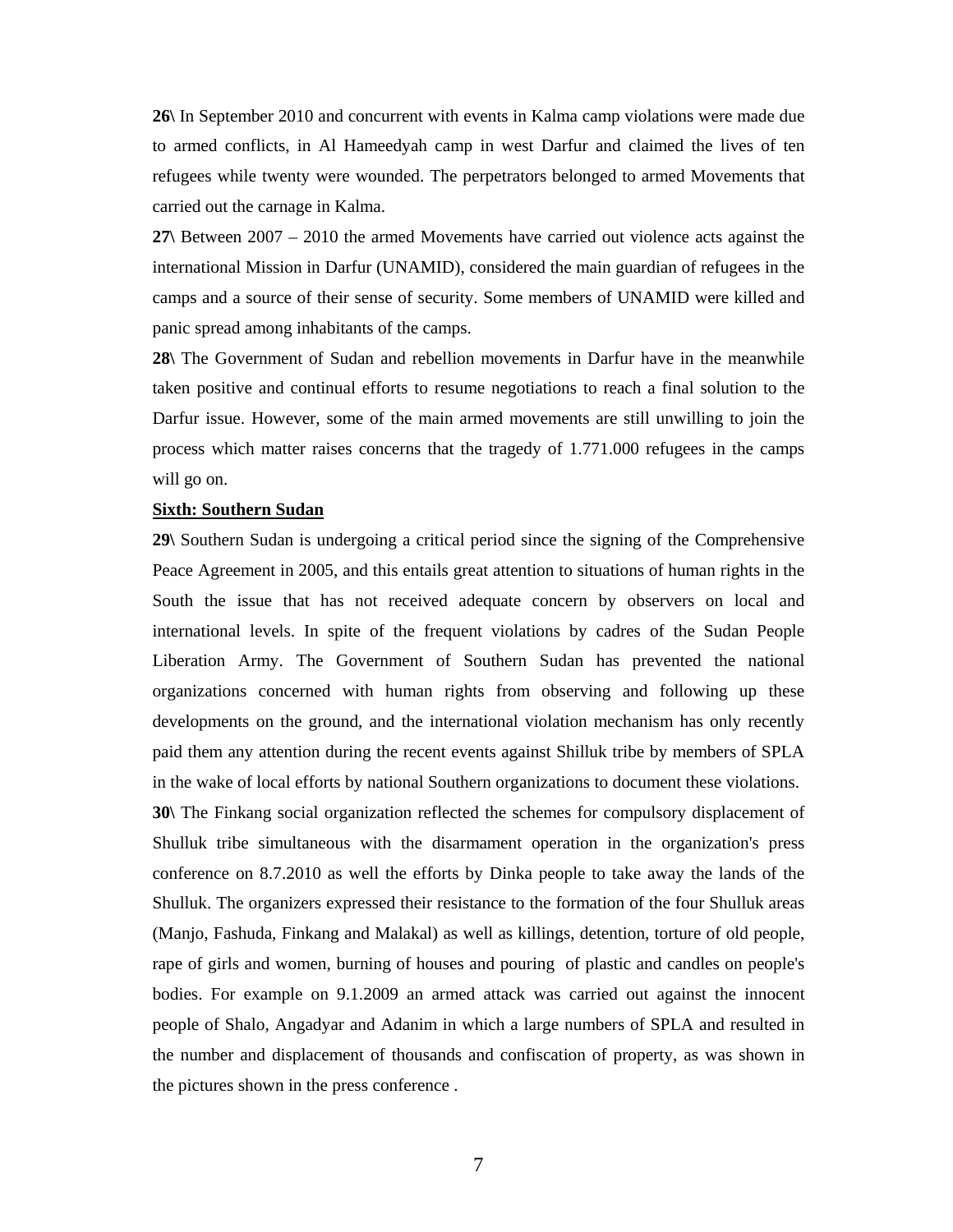**31\** The Group its concerns over the passive role played by members of SPLA in violation of freedom of opinion and press. For example, a cadre of a political organization in the Equatoria was detained and killed on 28.9.2010, a Nazir and Omda were arrested who were sentenced to capital punishment, though the sentence has not been effected. Also, two people from Kadouk were killed and 380 people were murdered in the clashes between Shulluk and Dinka .

**32\** The security situation is Southern Sudan still causes anxiety, and serious challenges are still posed to results of the election polls by ex-supporters of SPLM. Violations by the cadres of this movement were observed during elections including expulsion of national monitors and confiscation of headquarters of several organizations such as the International Institute for Development of Sub-Saharan Africa.

**33\** The Group has attentively followed the tragedy of a family on 26.8.2010 caused by a member of SPLA near Yai who bound the eight members of a girl before shooting and killing them including four children and then raping the girl .

**34\** The security situation in Abeyei is still unsettling where in May 2008 there bloody events were leading to death of dozens and the complete burning of the town market as well as some houses. Hundred of civilians field the town after exchange of gunfire between SPLA and armed groups.

**35\** General Telefon Kuku, a member of Nuba tribes, was arrested in Juba following his writings on the internet claiming that SPLA manipulated Nuba tribes as easy war recruits throughout the civil war between the South and the North, but that the demands of the Nuba people have not been incorporated in the Naivasha Peace Agreement.

**36\** Religious freedom was violated in Rumbeik town Al Buhayrat state, where the Governor and his deputy in coordination with the Church Council issued a resolution banning the proclaiming of Azzan and Taraweeh prayers. Moreover, the workers involved in repair work of the mosque in disregard of the fact that the rights if religious minorities are protected by virtue of Sudan Transitional constitution and the Peace Agreement that took great care to outline the rights of minorities, and the Non-Muslim Rights Commission in Khartoum takes the same stance .

**37\** Currently, Southern Sudan witnesses serious shortage in humanitarian needs as a result of movement from North to South , a by-product of the preparations for the coming referendum. It is feared that starvations and humanitarian disasters may occur. The Southern Sudan Human Rights Commission was established and hopefully received by the Southern citizen, however it has not proved its neutrality and independence from the Government of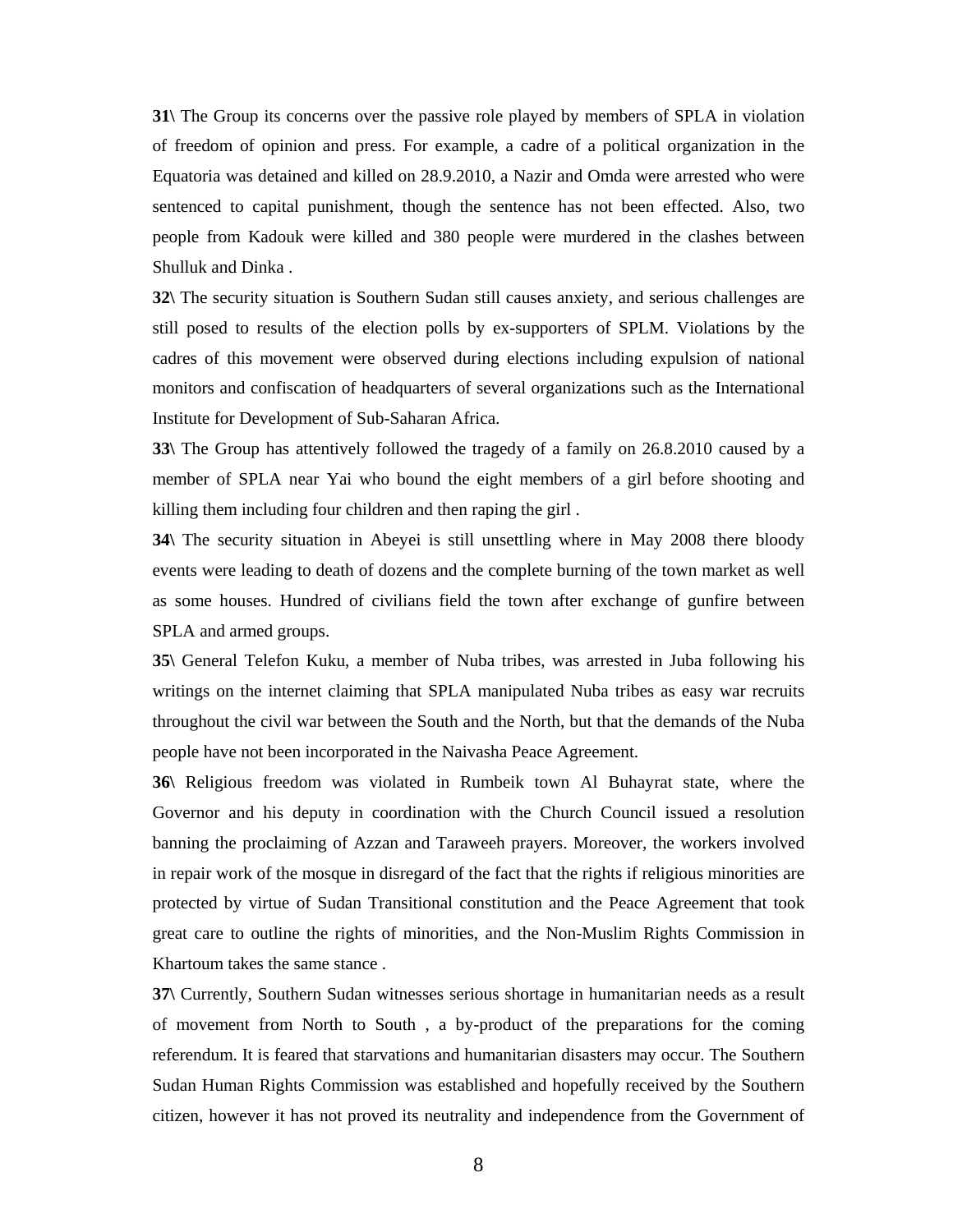Southern Sudan and, consequently, it has been suspiciously silent on the above violations. In addition, it has not been active in the field of seeking support to finance the humanitarian need, and neglecting the fact that South Sudan is in dire need of positive and impartial action in the coming period (the referendum and its ramification).

**38\** There is increased anxiety over the expected reactions by cadres of SPLA against the Southern tribes and parties calling for unity, more so since the declaration by President of SPLA and Governor of Southern Sudan that he is in favor of separation during his participation in the meeting of the General Assembly of the United Nation.

# **Seventh: The U. N. Organizations**

**39\** The U. N. organizations in Sudan undertake basic roles in cementing peace and humanitarian action in all levels as well as supporting structural development through the various development projects. However, some practices attributed to some of these organizations leave a bad impression and erroneous messages, to all parties in the country. For example, the Group has observed the actions of the World Food Programme when they distributed foods whose validity has expired among school children in Southern Darfur and resulted in illnesses such as diarrhea among these children the matter which prompted the state Government to suspend receiving foods by the programme, as revealed in Sudanese newspapers and T.V. channels .

**40\** The fact that some of the accused people in Kalma camp events sought the protection of UNAMID and have not been handed over for trail has confirmed the suspicions of that impunity from punishment is natural in Darfur and guarded by establishments that should have done justice.

**41**\ UNICEF signed an agreement with the justice and Equality Movement whose purpose was, according to news reports, the protection of children in areas occupied by JEM against mobilization and assault. Though the aim may be a noble one, the more was harshly criticized by the Government as it involved a rebellious armed movement and that UNICEF has overstepped the limits of its tasks.

# **Eighth: Recommendations**

**42\** The Group advises the Sudan Government to exert more efforts at raising awareness about human rights and capacity-building among employees in the legislative and executive branches of the states the national judiciary, civil society organizations as well as spreading knowledge regarding monitoring over violations and their minimization through the various tools of equity.

**43\** Amelioration of situations of custodies in away that preserves the dignity of people .